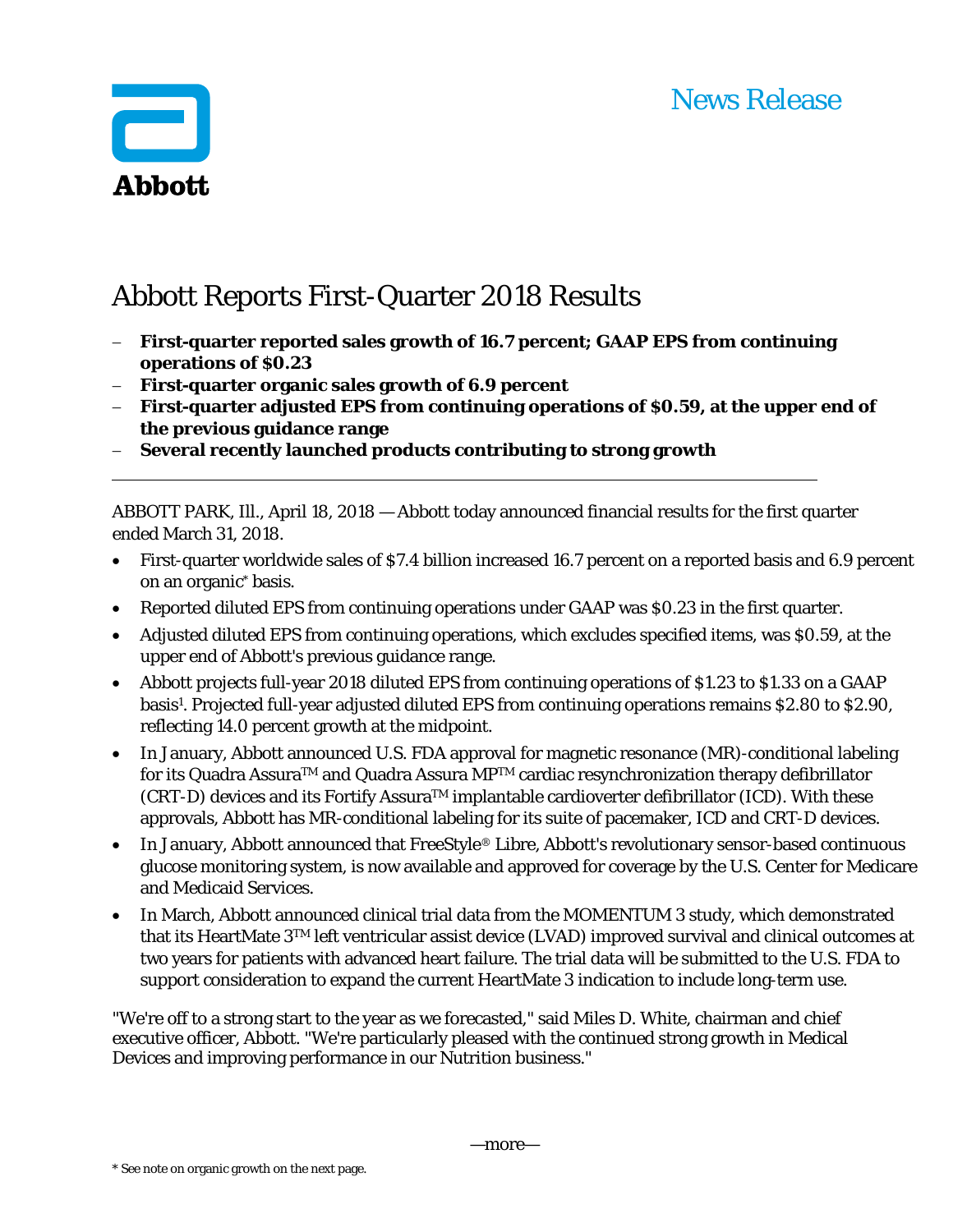## **FIRST‐QUARTER BUSINESS OVERVIEW**

*Note: Management believes that measuring sales growth rates on an organic basis is an appropriate way for investors to best understand the underlying performance of the business.* 

## *Organic sales growth:*

- *Excludes prior year results for the Abbott Medical Optics (AMO) and St. Jude Medical vascular closure businesses, which were divested during the first quarter 2017;*
- *Excludes the current and prior year results for Rapid Diagnostics, which reflect results for Alere Inc., which was acquired on Oct. 3, 2017; and*
- *Excludes the impact of foreign exchange.*

*Following are sales by business segment and commentary for the first quarter:* 

# **Total Company**

(\$ in millions)

|                                    |                          |       |       | % Change vs. 1Q17 |                 |       |                |       |               |  |  |
|------------------------------------|--------------------------|-------|-------|-------------------|-----------------|-------|----------------|-------|---------------|--|--|
|                                    | Sales 1Q18               |       |       |                   | <b>Reported</b> |       | <b>Organic</b> |       |               |  |  |
|                                    | U.S.                     | Int'l | Total | <b>U.S.</b>       | Int'l           | Total | U.S.           | Int'l | Total         |  |  |
| Total *                            | 2,675                    | 4,715 | 7.390 | 15.1              | 17.6            | 16.7  | 5.0            | 8.0   | 6.9           |  |  |
| <b>Nutrition</b>                   | 758                      | 998   | 1.756 | 3.8               | 9.5             | 7.0   | 3.8            | 5.5   | 4.7           |  |  |
| Diagnostics                        | 700                      | 1,137 | 1.837 | 89.2              | 44.3            | 58.7  | 1.8            | 7.3   | $5.5^{\circ}$ |  |  |
| <b>Established Pharmaceuticals</b> | $\overline{\phantom{a}}$ | 1.044 | 1.044 | n/a               | 9.9             | 9.9   | n/a            | 6.8   | 6.8           |  |  |
| <b>Medical Devices</b>             | 1.209                    | 1.535 | 2.744 | 6.4               | 22.0            | 14.6  | 6.9            | 11.7  | 9.4           |  |  |

\* Total 2018 Abbott sales from continuing operations include Other Sales of \$9 million.

### n/a = Not Applicable.

Note: In order to compute results excluding the impact of exchange rates, current year U.S. dollar sales are multiplied or divided, as appropriate, by the current year average foreign exchange rates and then those amounts are multiplied or divided, as appropriate, by the prior year average foreign exchange rates.

First-quarter 2018 worldwide sales of \$7.4 billion increased 16.7 percent on a reported basis. On an organic basis, worldwide sales increased 6.9 percent. Refer to page 13 for a reconciliation of adjusted historical revenue.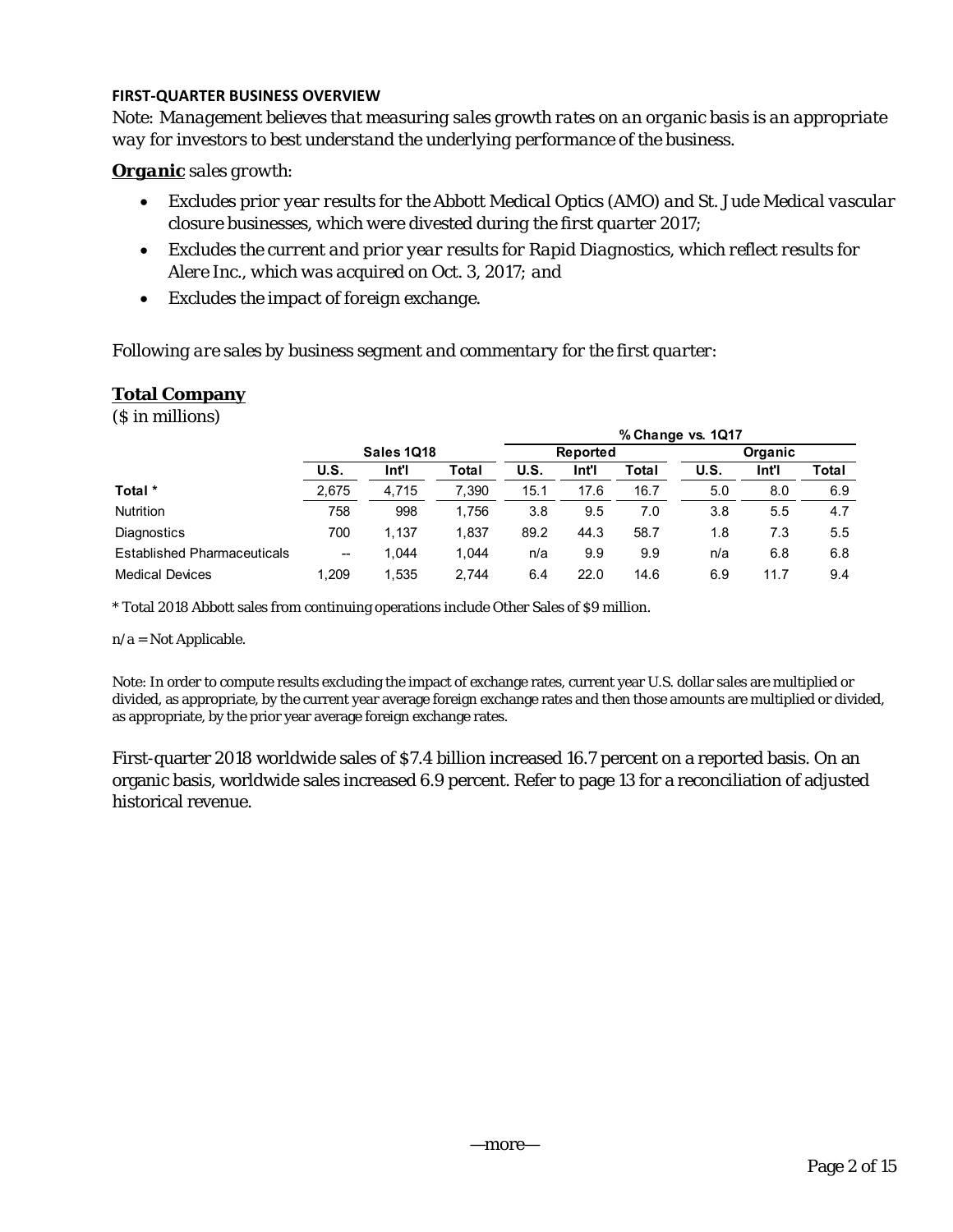# **Nutrition**

(\$ in millions)

|              |      | % Change vs. 1Q17 |       |      |          |       |         |       |       |  |
|--------------|------|-------------------|-------|------|----------|-------|---------|-------|-------|--|
|              |      | <b>Sales 1018</b> |       |      | Reported |       | Organic |       |       |  |
|              | U.S. | Int'l             | Total | U.S. | Int'l    | Total | U.S.    | Int'l | Total |  |
| <b>Total</b> | 758  | 998               | 1.756 | 3.8  | 9.5      | 7.0   | 3.8     | 5.5   | 4.7   |  |
| Pediatric    | 448  | 546               | 994   | 3.7  | 10.5     | 7.3   | 3.7     | 6.3   | 5.1   |  |
| Adult        | 310  | 452               | 762   | 4.0  | 8.4      | 6.6   | 4.0     | 4.4   | 4.3   |  |

Worldwide Nutrition sales increased 7.0 percent on a reported basis in the first quarter, including a favorable 2.3 percent effect of foreign exchange, and increased 4.7 percent on an organic basis.

Worldwide Pediatric Nutrition sales increased 7.3 percent on a reported basis in the first quarter, including a favorable 2.2 percent effect of foreign exchange, and increased 5.1 percent on an organic basis. International sales increased 10.5 percent on a reported basis, including a favorable 4.2 percent effect of foreign exchange, and increased 6.3 percent on an organic basis, which was led by strong growth across several countries in Asia, including Greater China. In the U.S., continued above-market growth was led by market share gains in the infant nutrition category.

Worldwide Adult Nutrition sales increased 6.6 percent on a reported basis in the first quarter, including a favorable 2.3 percent effect of foreign exchange, and increased 4.3 percent on an organic basis. Worldwide sales growth was led by Ensure®, Abbott's market-leading complete and balanced nutrition brand, and Glucerna®, Abbott's market-leading diabetes-specific nutrition brand.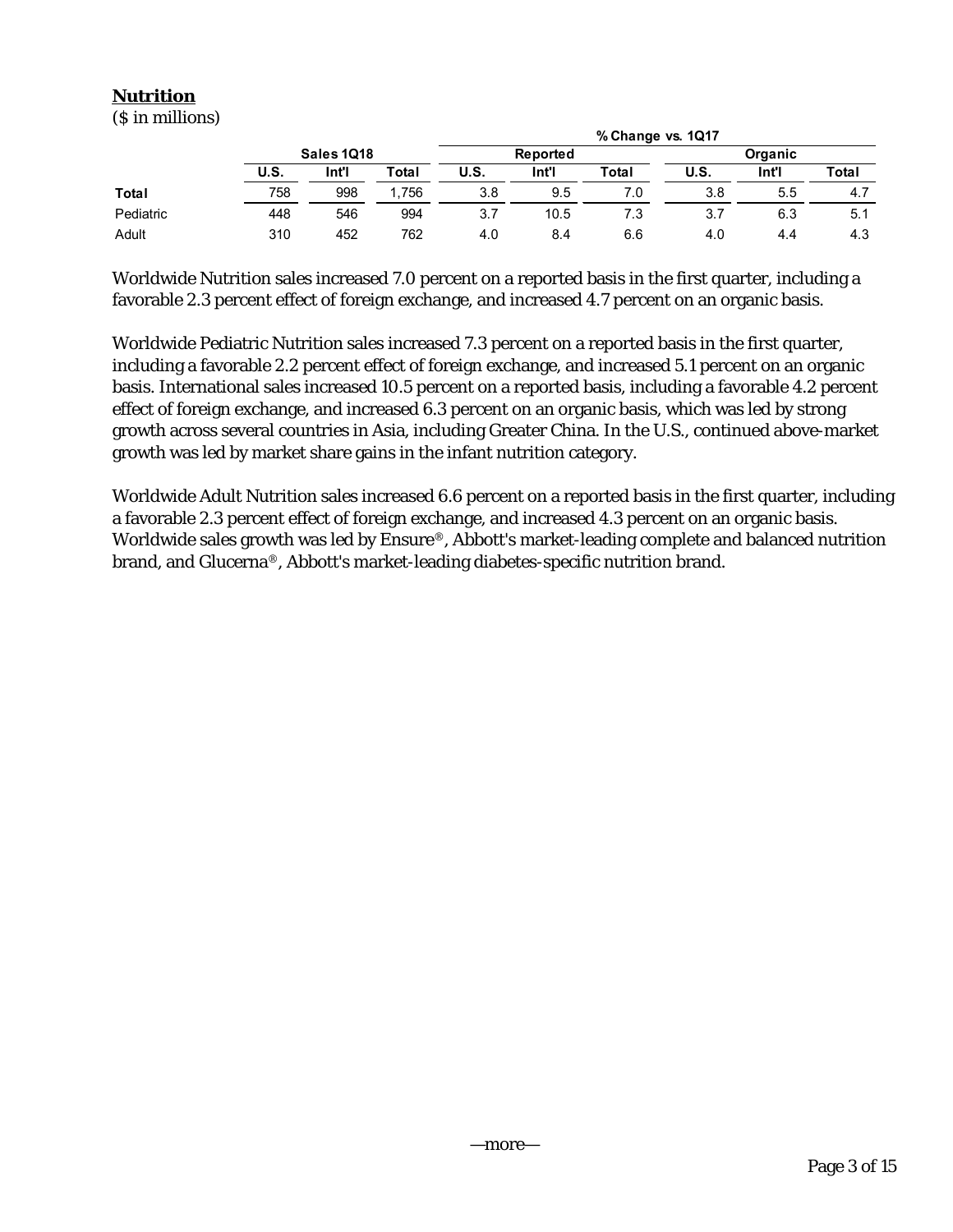# **Diagnostics**

(\$ in millions)

|                     |                   |       | % Change vs. 1Q17 |        |          |       |                |       |       |  |  |  |
|---------------------|-------------------|-------|-------------------|--------|----------|-------|----------------|-------|-------|--|--|--|
|                     | <b>Sales 1018</b> |       |                   |        | Reported |       | <b>Organic</b> |       |       |  |  |  |
|                     | U.S.              | Int'l | Total             | U.S.   | Int'l    | Total | U.S.           | Int'l | Total |  |  |  |
| Total *             | 700               | 1.137 | 1.837             | 89.2   | 44.3     | 58.7  | 1.8            | 7.3   | 5.5   |  |  |  |
| Core Laboratory     | 228               | 791   | 1.019             | 5.6    | 13.8     | 11.9  | 5.6            | 6.5   | 6.3   |  |  |  |
| Molecular           | 39                | 79    | 118               | (13.8) | 17.5     | 5.0   | (13.8)         | 11.4  | 1.3   |  |  |  |
| Point of Care       | 110               | 31    | 141               | 0.6    | 23.0     | 4.8   | 0.6            | 18.6  | 4.0   |  |  |  |
| Rapid Diagnostics * | 323               | 236   | 559               | n/m    | n/m      | n/m   | n/m            | n/m   | n/m   |  |  |  |

\* Rapid Diagnostics reflects sales from Alere Inc., which was acquired on Oct. 3, 2017. Organic growth rates above exclude results from the Rapid Diagnostics business.

 $n/m =$  Percent change is not meaningful.

Worldwide Diagnostics sales increased 58.7 percent on a reported basis in the first quarter. On an organic basis, sales increased 5.5 percent. Refer to page 13 for a reconciliation of adjusted historical revenue.

Core Laboratory Diagnostics sales increased 11.9 percent on a reported basis in the first quarter, including a favorable 5.6 percent effect of foreign exchange, and increased 6.3 percent on an organic basis, reflecting continued above-market growth driven by share gains in the U.S. and internationally.

Molecular Diagnostics sales increased 5.0 percent on a reported basis in the first quarter, including a favorable 3.7 percent effect of foreign exchange, and increased 1.3 percent on an organic basis. As expected, strong growth in infectious disease testing, Abbott's core area of focus in the molecular diagnostics market, was partially offset by a planned scale down in other testing areas, primarily in the U.S.

Point of Care Diagnostics sales increased 4.8 percent on a reported basis in the first quarter, including a favorable 0.8 percent effect of foreign exchange, and increased 4.0 percent on an organic basis, led by strong international growth of Abbott's i-STAT® handheld system.

Rapid Diagnostics worldwide sales of \$559 million were led by infectious disease testing, including strong flu and strep testing volumes in the U.S.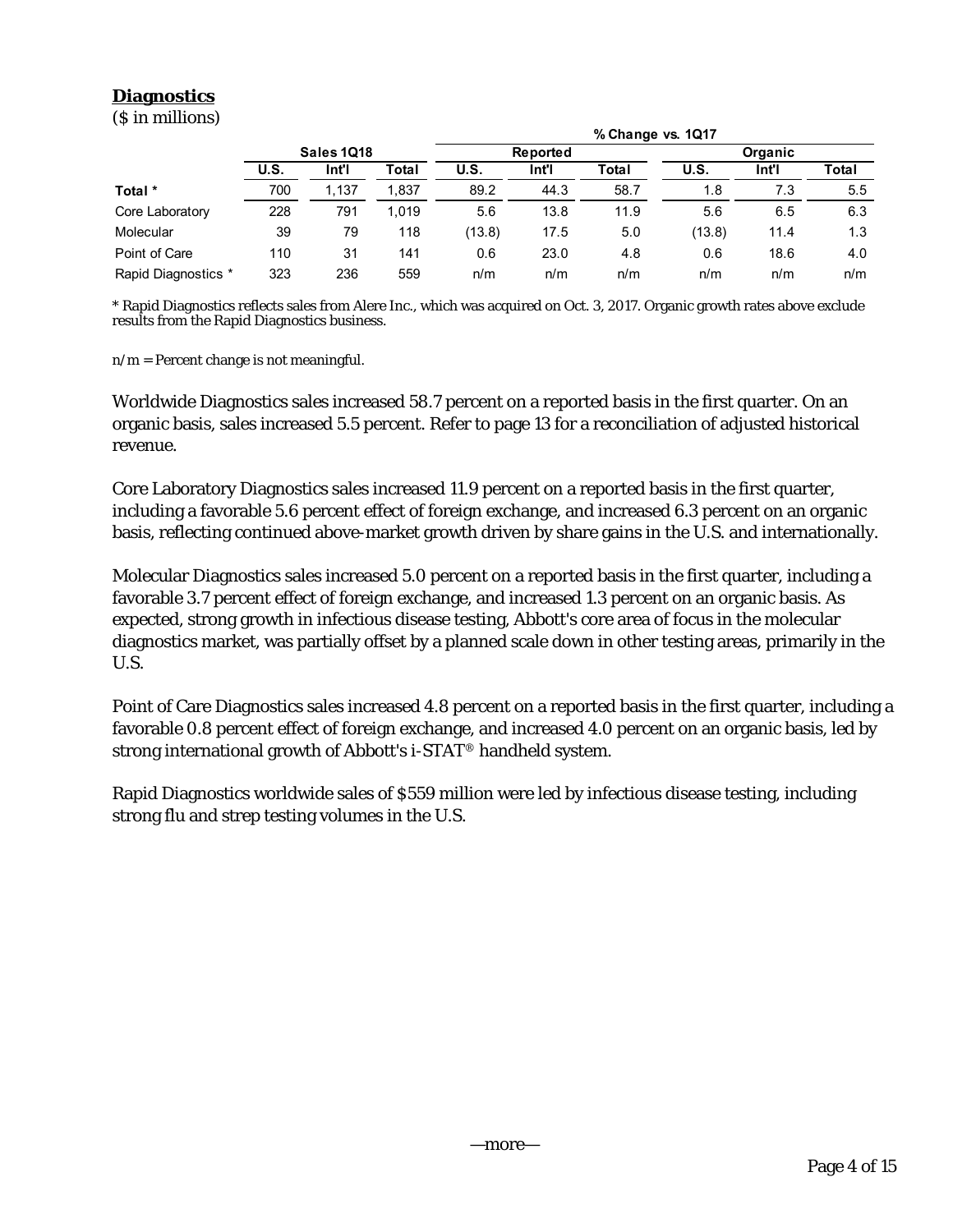# **Established Pharmaceuticals**

(\$ in millions)

|                      |                          | % Change vs. 1Q17 |       |      |                 |       |         |       |       |  |  |
|----------------------|--------------------------|-------------------|-------|------|-----------------|-------|---------|-------|-------|--|--|
|                      | Sales 1Q18               |                   |       |      | <b>Reported</b> |       | Organic |       |       |  |  |
|                      | <b>U.S.</b>              | Int'i             | Total | U.S. | Int'l           | Total | U.S.    | Int'l | Total |  |  |
| <b>Total</b>         | $\overline{\phantom{a}}$ | .044              | .044  | n/a  | 9.9             | 9.9   | n/a     | 6.8   | 6.8   |  |  |
| Key Emerging Markets | $\overline{\phantom{a}}$ | 793               | 793   | n/a  | 8.7             | 8.7   | n/a     | 6.8   | 6.8   |  |  |
| Other                | $\overline{\phantom{a}}$ | 251               | 251   | n/a  | 13.9            | 13.9  | n/a     | 6.6   | 6.6   |  |  |

Established Pharmaceuticals sales increased 9.9 percent on a reported basis in the first quarter, including a favorable 3.1 percent effect of foreign exchange, and increased 6.8 percent on an organic basis.

Key Emerging Markets comprise several countries that represent the most attractive long-term growth opportunities for Abbott's branded generics product portfolio. Sales in these geographies increased 8.7 percent on a reported basis in the first quarter, including a favorable 1.9 percent effect of foreign exchange, and increased 6.8 percent on an organic basis. Sales growth was led by double-digit growth across several geographies, including India, China and Brazil.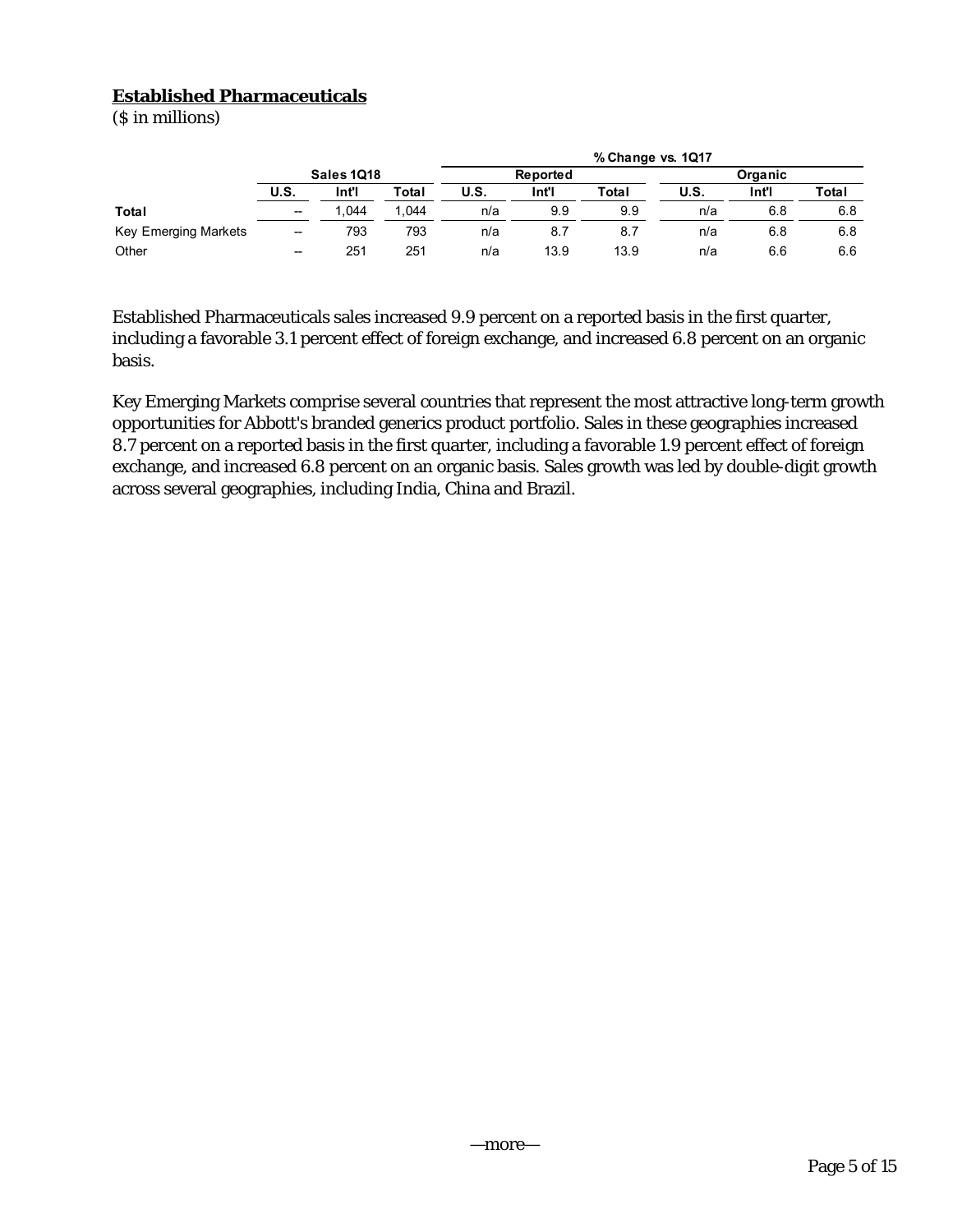# **Medical Devices**

(\$ in millions)

|                                    |                   |       |       |       |                 |       | % Change vs. 1Q17 |       |       |  |
|------------------------------------|-------------------|-------|-------|-------|-----------------|-------|-------------------|-------|-------|--|
|                                    | <b>Sales 1018</b> |       |       |       | <b>Reported</b> |       | Organic           |       |       |  |
|                                    | U.S.              | Int'l | Total | U.S.  | Int'l           | Total | U.S.              | Int'l | Total |  |
| Total                              | 1,209             | 1,535 | 2,744 | 6.4   | 22.0            | 14.6  | 6.9               | 11.7  | 9.4   |  |
| Cardiovascular and Neuromodulation | 1,123             | 1,200 | 2,323 | 5.8   | 15.2            | 10.5  | 6.4               | 6.0   | 6.2   |  |
| Rhythm Management                  | 264               | 271   | 535   | 1.3   | 8.3             | 4.7   | 1.3               | (1.2) | ٠     |  |
| Electrophysiology                  | 182               | 209   | 391   | 25.8  | 22.1            | 23.8  | 25.8              | 12.5  | 18.6  |  |
| <b>Heart Failure</b>               | 114               | 39    | 153   | 4.3   | 17.0            | 7.3   | 4.3               | 6.7   | 4.8   |  |
| Vascular                           | 286               | 453   | 739   | (6.0) | 13.7            | 5.2   | (4.1)             | 5.9   | 1.6   |  |
| <b>Structural Heart</b>            | 109               | 184   | 293   | 1.9   | 23.4            | 14.5  | 1.9               | 11.5  | 7.5   |  |
| Neuromodulation                    | 168               | 44    | 212   | 23.6  | 13.0            | 21.3  | 23.6              | 2.0   | 18.8  |  |
| Diabetes Care                      | 86                | 335   | 421   | 14.5  | 54.5            | 44.2  | 14.5              | 39.2  | 32.9  |  |

Worldwide Medical Devices sales increased 14.6 percent on a reported basis in the first quarter. On an organic basis, sales increased 9.4 percent. Refer to page 13 for a reconciliation of adjusted historical revenue.

In Cardiovascular and Neuromodulation, worldwide sales growth in the first quarter was led by doubledigit growth in Electrophysiology and Neuromodulation. Growth in Electrophysiology includes share gains from the recent U.S. launch of Abbott's Confirm RxTM Insertable Cardiac Monitor (ICM), the world's first and only smartphone-compatible ICM designed to help physicians remotely identify cardiac arrhythmias. In Heart Failure, sales growth was led by market uptake of Abbott's HeartMate 3 system. In the quarter, Abbott announced clinical trial data from the MOMENTUM 3 study demonstrating that its HeartMate 3 LVAD improved survival and clinical outcomes at 2 years for patients with advanced heart failure. The trial data will be submitted to the U.S. FDA to support consideration to expand the current HeartMate 3 indication to include long-term use. Growth in Structural Heart was driven by MitraClip®, Abbott's market-leading device for the minimally-invasive treatment of mitral regurgitation. In March, Abbott announced MitraClip was granted national reimbursement in Japan, which enables greater access for patients to this life-altering therapy. In Neuromodulation, strong double-digit growth was led by a portfolio of recently launched products for the treatment of chronic pain and movement disorders.

In Diabetes Care, worldwide sales increased 44.2 percent on a reported basis in the first quarter, including a favorable 11.3 percent effect of foreign exchange, and increased 32.9 percent on an organic basis. Strong double-digit growth was led by FreeStyle Libre, Abbott's revolutionary sensor-based continuous glucose monitoring (CGM) system, which removes the need for routine fingersticks<sup>2</sup> for people with diabetes. During the quarter, Abbott announced that the FreeStyle LibreLink3,4 app is available in Europe for use with compatible smartphones, which allows people to access glucose data directly from their phones and eliminates the need to carry a separate scanning device.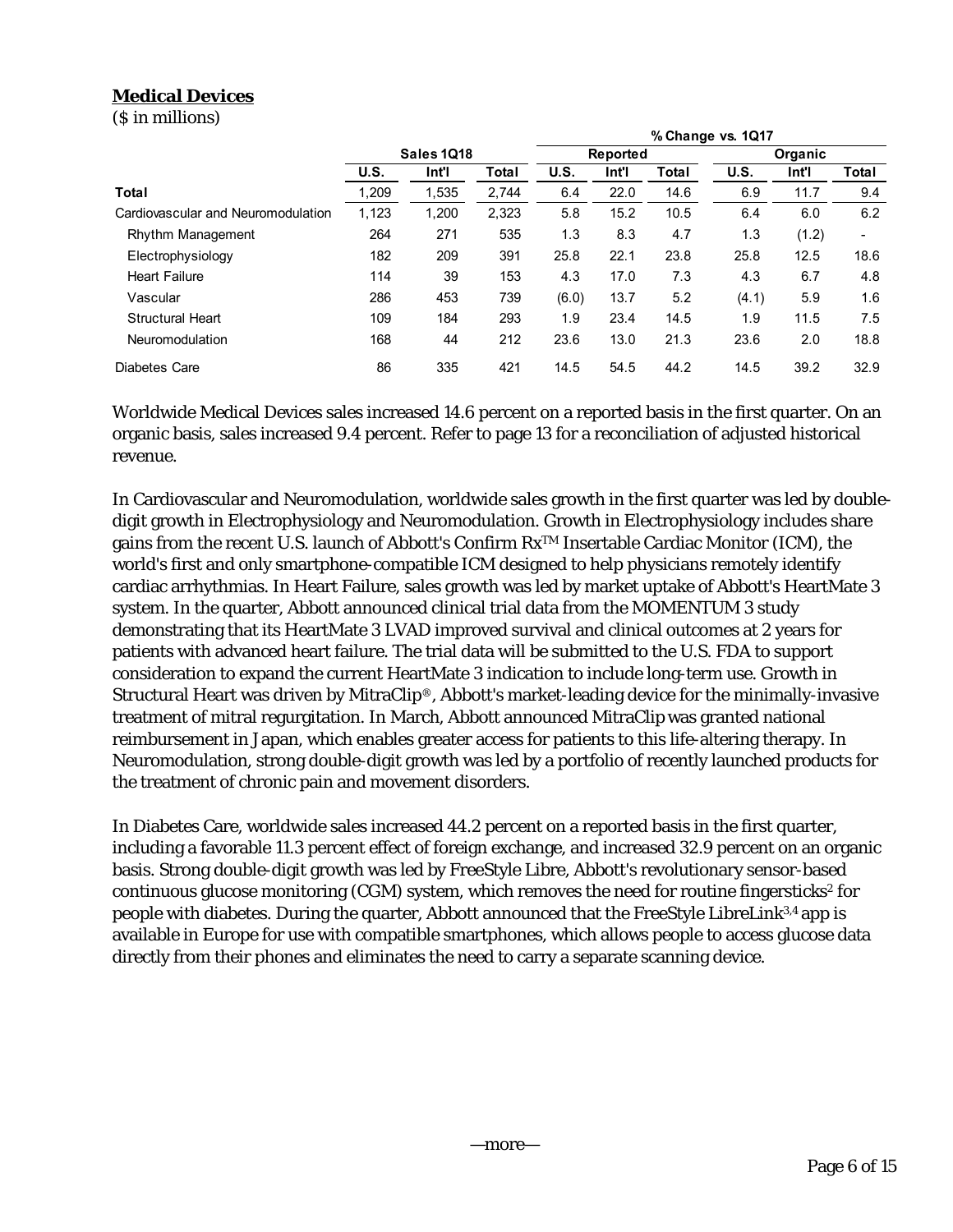## **ABBOTT'S FULL‐YEAR EARNINGS‐PER‐SHARE GUIDANCE**

Abbott projects 2018 diluted earnings per share from continuing operations under Generally Accepted Accounting Principles (GAAP) of \$1.23 to \$1.33.

Abbott forecasts net specified items for the full year 2018 of approximately \$1.57 per share. Specified items include intangible amortization expense, acquisition-related expenses, charges associated with cost reduction initiatives and other expenses.

Excluding specified items, projected adjusted diluted earnings per share from continuing operations would be \$2.80 to \$2.90 for the full year 2018.

Abbott is issuing second-quarter 2018 guidance for diluted earnings per share from continuing operations under GAAP of \$0.33 to \$0.35. Abbott forecasts specified items for the second quarter 2018 of \$0.37 primarily related to intangible amortization, acquisition-related expenses, cost reduction initiatives and other expenses. Excluding specified items, projected adjusted diluted earnings per share from continuing operations would be \$0.70 to \$0.72 for the second quarter.

## **ABBOTT DECLARES 377TH CONSECUTIVE QUARTERLY DIVIDEND**

On Feb. 16, 2018, the board of directors of Abbott declared the company's quarterly dividend of \$0.28 per share. Abbott's cash dividend is payable May 15, 2018, to shareholders of record at the close of business on April 13, 2018.

Abbott has increased its dividend payout for 46 consecutive years and is a member of the S&P 500 Dividend Aristocrats Index, which tracks companies that have annually increased their dividend for at least 25 consecutive years.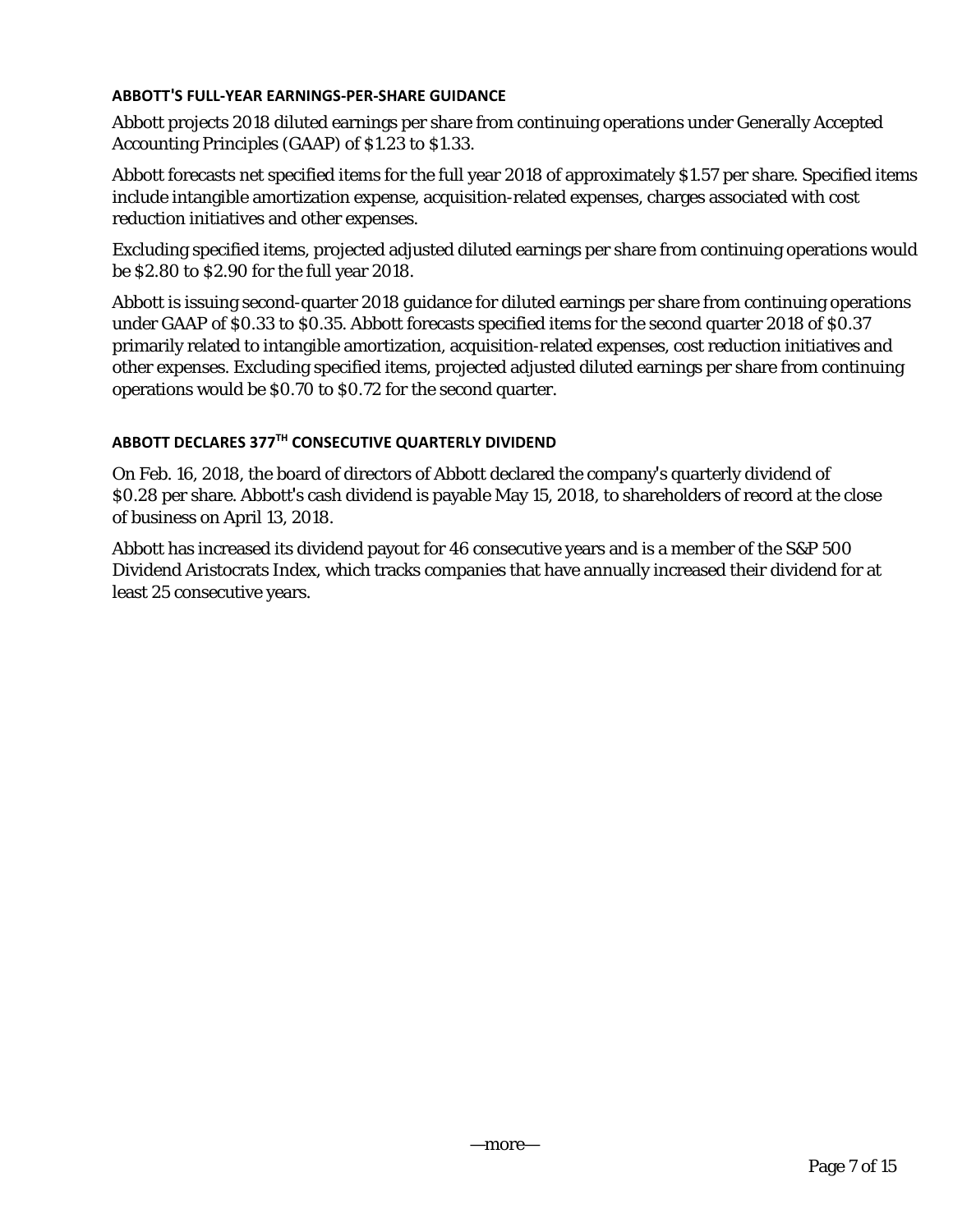# **About Abbott:**

Abbott is a global healthcare company devoted to improving life through the development of products and technologies that span the breadth of healthcare. With a portfolio of leading, science-based offerings in diagnostics, medical devices, nutritionals and branded generic pharmaceuticals, Abbott serves people in more than 150 countries and employs approximately 99,000 people.

Visit Abbott at www.abbott.com and connect with us on Twitter at @AbbottNews.

Abbott will webcast its live first-quarter earnings conference call through its Investor Relations website at www.abbottinvestor.com at 8 a.m. Central time today. An archived edition of the webcast will be available later that day.

# **— Private Securities Litigation Reform Act of 1995 — A Caution Concerning Forward-Looking Statements**

*Some statements in this news release may be forward-looking statements for purposes of the Private Securities Litigation Reform Act of 1995. Abbott cautions that these forward-looking statements are subject to risks and uncertainties that may cause actual results to differ materially from those indicated in the forward-looking statements. Economic, competitive, governmental, technological and other factors that may affect Abbott's operations are discussed in Item 1A, "Risk Factors'' to our Annual Report on Securities and Exchange Commission Form 10-K for the year ended Dec. 31, 2017, and are incorporated by reference. Abbott undertakes no obligation to release publicly any revisions to forward-looking statements as a result of subsequent events or developments, except as required by law.* 

# **Abbott Financial:**

Scott Leinenweber, 224-668-0791 Michael Comilla, 224-668-1872

## **Abbott Media:**

Darcy Ross, 224-667-3655

<sup>1</sup> Full-year 2018 guidance for diluted EPS from continuing operations on a GAAP basis represents 540.0 percent growth at the midpoint of the range.

<sup>2</sup> Fingersticks are required for treatment decisions when you see Check Blood Glucose symbol, when symptoms do not match system readings, when you suspect readings may be inaccurate, or when you experience symptoms that may be due to high or low blood glucose.

<sup>3</sup> Use of the FreeStyle LibreLink app requires registration with LibreView, a service provided by Abbott and Newyu, Inc.

<sup>4</sup> The FreeStyle LibreLink app is compatible with NFC enabled phones running Android OS 5.0 or higher and with iPhone 7 and later running iOS 11 and later.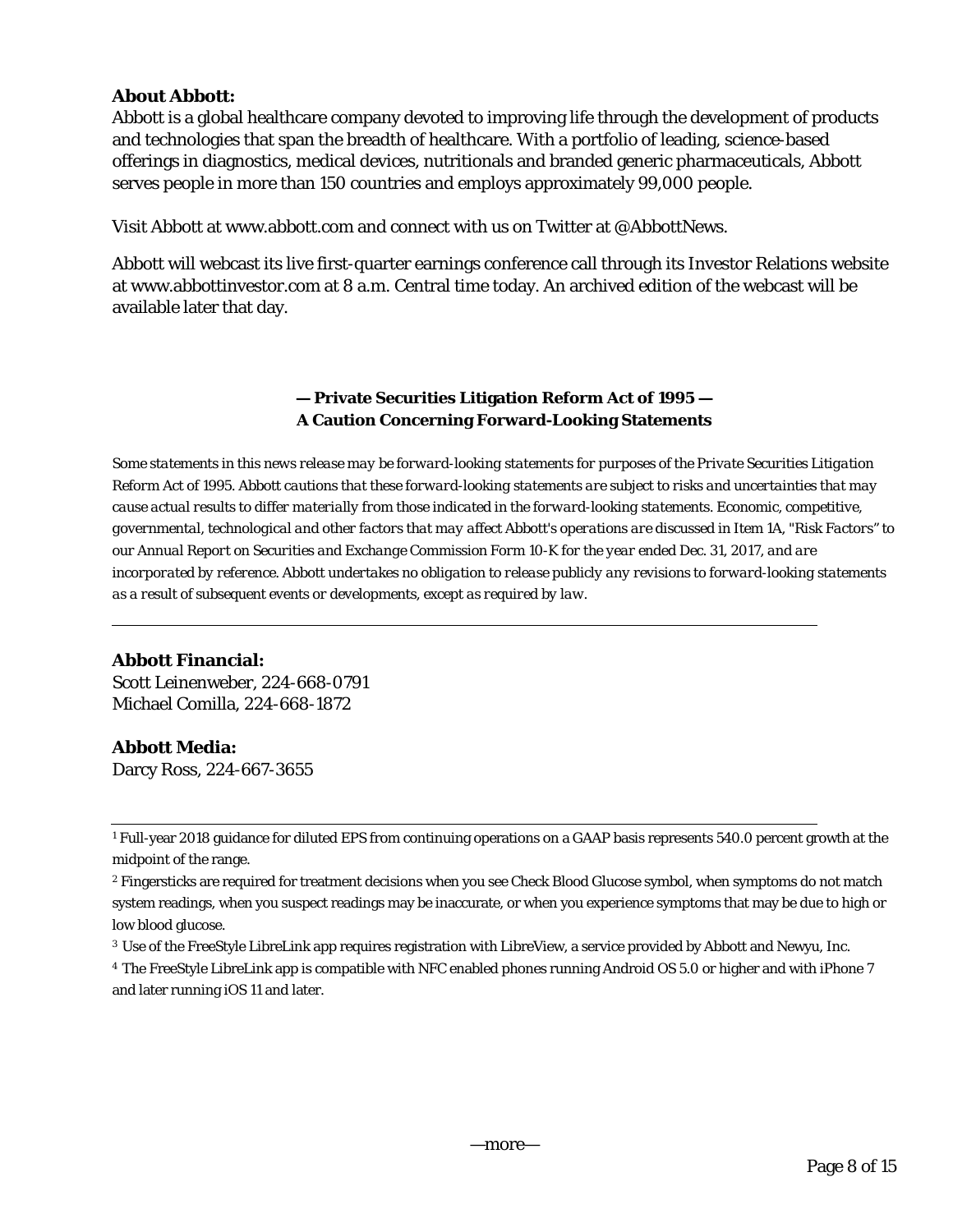# Abbott Laboratories and Subsidiaries Condensed Consolidated Statement of Earnings First Quarter Ended March 31, 2018 and 2017 (in millions, except per share data) (unaudited)

|                                                           |         |             | %      |       |
|-----------------------------------------------------------|---------|-------------|--------|-------|
|                                                           | 1Q18    | <b>1Q17</b> | Change |       |
| <b>Net Sales</b>                                          | \$7,390 | \$6,335     | 16.7   |       |
| Cost of products sold, excluding amortization expense     | 3,067   | 3,062       | 0.1    |       |
| Amortization of intangible assets                         | 584     | 522         | 12.0   |       |
| Research and development                                  | 589     | 553         | 6.4    |       |
| Selling, general, and administrative                      | 2,542   | 2,440       | 4.2    |       |
| <b>Total Operating Cost and Expenses</b>                  | 6,782   | 6,577       | 3.1    |       |
| Operating earnings (loss)                                 | 608     | (242)       | n/m    | 1)    |
| Interest expense, net                                     | 199     | 204         | (2.1)  |       |
| Net foreign exchange (gain) loss                          | (3)     | (16)        | (79.9) |       |
| Debt extinguishment costs                                 | 14      |             | n/m    |       |
| Other (income) expense, net                               | (33)    | (1, 166)    | (97.1) | 1) 2) |
| Earnings from Continuing Operations before taxes          | 431     | 736         | (41.5) |       |
| Tax expense on Earnings from Continuing Operations        | 22      | 350         | (93.8) | 3)    |
| Earnings from Continuing Operations                       | 409     | 386         | 6.1    |       |
| Earnings from Discontinued Operations, net of taxes       | 9       | 33          | (74.7) | 4)    |
| Net Earnings                                              | \$418   | \$419       | (0.4)  |       |
| Earnings from Continuing Operations, excluding            |         |             |        |       |
| Specified Items, as described below                       | \$1,050 | \$843       | 24.5   | 5)    |
| Diluted Earnings per Common Share from:                   |         |             |        |       |
| <b>Continuing Operations</b>                              | \$0.23  | \$0.22      | 4.5    |       |
| <b>Discontinued Operations</b>                            |         | 0.02        | n/m    | 4)    |
| Total                                                     | \$0.23  | \$0.24      | (4.2)  |       |
| Diluted Earnings per Common Share from Continuing         |         |             |        |       |
| Operations, excluding Specified Items, as described below | \$0.59  | \$0.48      | 22.9   | 5)    |
| Average Number of Common Shares Outstanding               |         |             |        |       |
| Plus Dilutive Common Stock Options                        | 1,765   | 1,735       |        |       |

## NOTES:

See tables on page 11 for an explanation of certain non-GAAP financial information.

n/m = Percent change is not meaningful.

See footnotes on the following page.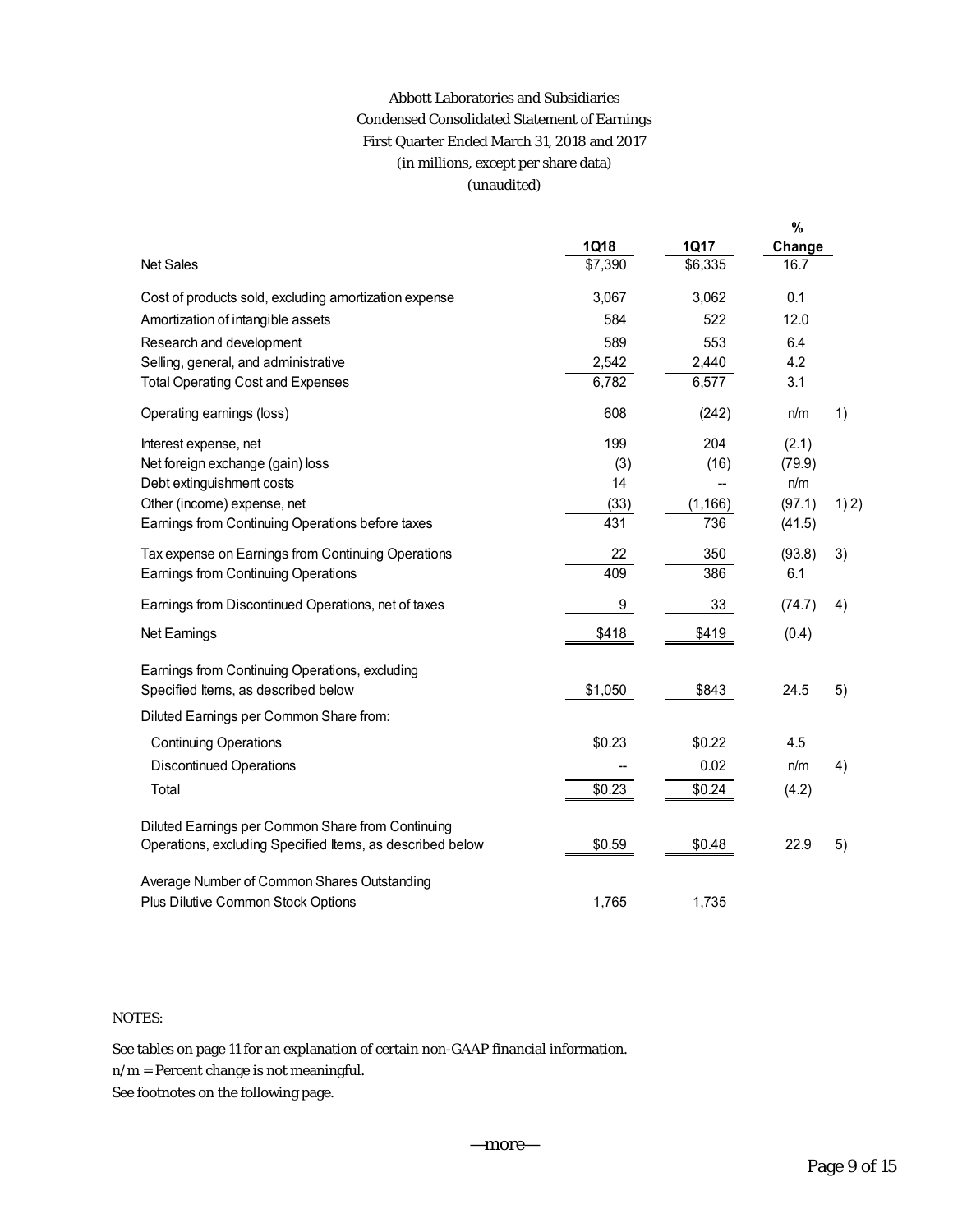- 1) Effective January 1, 2018, Abbott adopted Accounting Standards Update 2017-07, *Compensation Retirement Benefits (Topic 715): Improving the Presentation of Net Periodic Pension Cost and Net Periodic Postretirement Benefit Cost*, which resulted in a retrospective reclassification of \$40 million of net pensionrelated income from Operating earnings (loss) to Other (income) expense, net for the first quarter of 2017.
- 2) 2017 Other (income) expense, net includes a pretax gain of \$1.151 billion from the sale of the AMO business.
- 3) 2018 Tax expense on Earnings from Continuing Operations includes the impact of approximately \$65 million in excess tax benefits associated with share-based compensation.

2017 Tax expense on Earnings from Continuing Operations includes the tax associated with a \$1.151 billion pretax gain on the sale of the AMO business.

- 4) 2018 and 2017 Earnings and Diluted Earnings per Common Share from Discontinued Operations, net of taxes reflect the impact of net tax benefits of \$9 million and \$33 million, respectively, as a result of the resolution of various tax positions from prior years.
- 5) 2018 Net Earnings and Diluted Earnings per Common Share from Continuing Operations, excluding Specified Items, excludes net after-tax charges of \$641 million, or \$0.36 per share, for intangible amortization expense and other expenses primarily associated with acquisitions and restructuring actions.

2017 Net Earnings and Diluted Earnings per Common Share from Continuing Operations, excluding Specified Items, excludes net after-tax charges of \$457 million, or \$0.26 per share, for intangible amortization expense and other expenses primarily associated with acquisitions and restructuring actions, partially offset by a gain on the sale of the AMO business.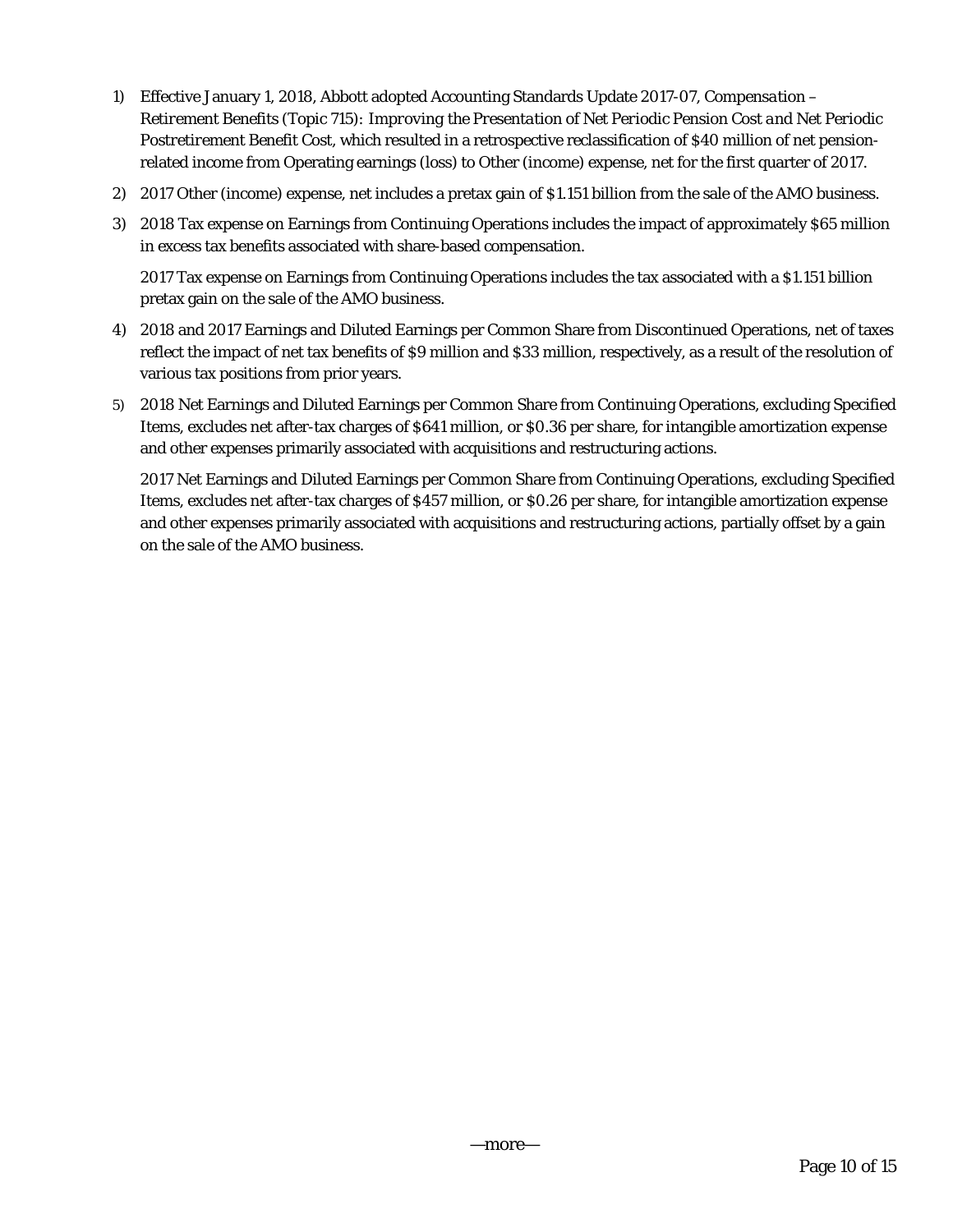#### Abbott Laboratories and Subsidiaries

### Non-GAAP Reconciliation of Financial Information From Continuing Operations

#### First Quarter Ended March 31, 2018 and 2017

#### (in millions, except per share data)

#### (unaudited)

|                                                       | <b>1Q18</b> |                  |          |              |  |  |  |  |
|-------------------------------------------------------|-------------|------------------|----------|--------------|--|--|--|--|
|                                                       | As          |                  |          |              |  |  |  |  |
|                                                       | Reported    | <b>Specified</b> | As       | $%$ to       |  |  |  |  |
|                                                       | (GAAP)      | <b>Items</b>     | Adjusted | <b>Sales</b> |  |  |  |  |
| Intangible Amortization                               | \$584       | \$(584)          |          |              |  |  |  |  |
| Gross Margin                                          | 3,739       | 647              | \$4,386  | 59.3%        |  |  |  |  |
| R&D                                                   | 589         | (43)             | 546      | 7.4%         |  |  |  |  |
| SG&A                                                  | 2,542       | (90)             | 2,452    | 33.2%        |  |  |  |  |
| Net foreign exchange (gain) loss                      | (3)         | (1)              | (4)      |              |  |  |  |  |
| Debt extinguishment costs                             | 14          | (14)             | --       |              |  |  |  |  |
| Other (income) expense, net                           | (33)        | (2)              | (35)     |              |  |  |  |  |
| Earnings from Continuing Operations before taxes      | 431         | 797              | 1,228    |              |  |  |  |  |
| Tax expense on Earnings from Continuing Operations    | 22          | 156              | 178      |              |  |  |  |  |
| Earnings from Continuing Operations                   | 409         | 641              | 1,050    |              |  |  |  |  |
| Diluted Earnings per Share from Continuing Operations | \$0.23      | \$0.36           | \$0.59   |              |  |  |  |  |

Specified items reflect intangible amortization expense of \$584 million and other expenses of \$213 million, primarily associated with acquisitions, restructuring actions and other expenses. See page 14 for additional details regarding specified items.

|                                                       | <b>1Q17</b> |                  |          |              |  |  |  |  |
|-------------------------------------------------------|-------------|------------------|----------|--------------|--|--|--|--|
|                                                       | As          |                  |          |              |  |  |  |  |
|                                                       | Reported    | <b>Specified</b> | As       | $%$ to       |  |  |  |  |
|                                                       | (GAAP)      | <b>Items</b>     | Adjusted | <b>Sales</b> |  |  |  |  |
| Intangible Amortization                               | \$522       | \$(522)          |          |              |  |  |  |  |
| Gross Margin                                          | 2,751       | 984              | \$3,735  | 59.0%        |  |  |  |  |
| R&D                                                   | 553         | (40)             | 513      | 8.1%         |  |  |  |  |
| SG&A                                                  | 2,440       | (367)            | 2,073    | 32.7%        |  |  |  |  |
| Interest expense, net                                 | 204         | (17)             | 187      |              |  |  |  |  |
| Other (income) expense, net                           | (1, 166)    | 1,134            | (32)     |              |  |  |  |  |
| Earnings from Continuing Operations before taxes      | 736         | 274              | 1,010    |              |  |  |  |  |
| Tax expense on Earnings from Continuing Operations    | 350         | (183)            | 167      |              |  |  |  |  |
| Earnings from Continuing Operations                   | 386         | 457              | 843      |              |  |  |  |  |
| Diluted Earnings per Share from Continuing Operations | \$0.22      | \$0.26           | \$0.48   |              |  |  |  |  |

Note: The As Reported and As Adjusted amounts reflect the impact of adopting the new accounting rules related to the recognition of retirement benefits – See Footnote 1 on page 10 for additional information.

Specified items reflect intangible amortization expense of \$522 million and other expenses of \$903 million, primarily associated with acquisitions, including approximately \$390 million of inventory step-up amortization related to St. Jude Medical, charges related to restructuring actions and other expenses, partially offset by a gain of \$1.151 billion from the sale of the AMO business. See page 15 for additional details regarding specified items.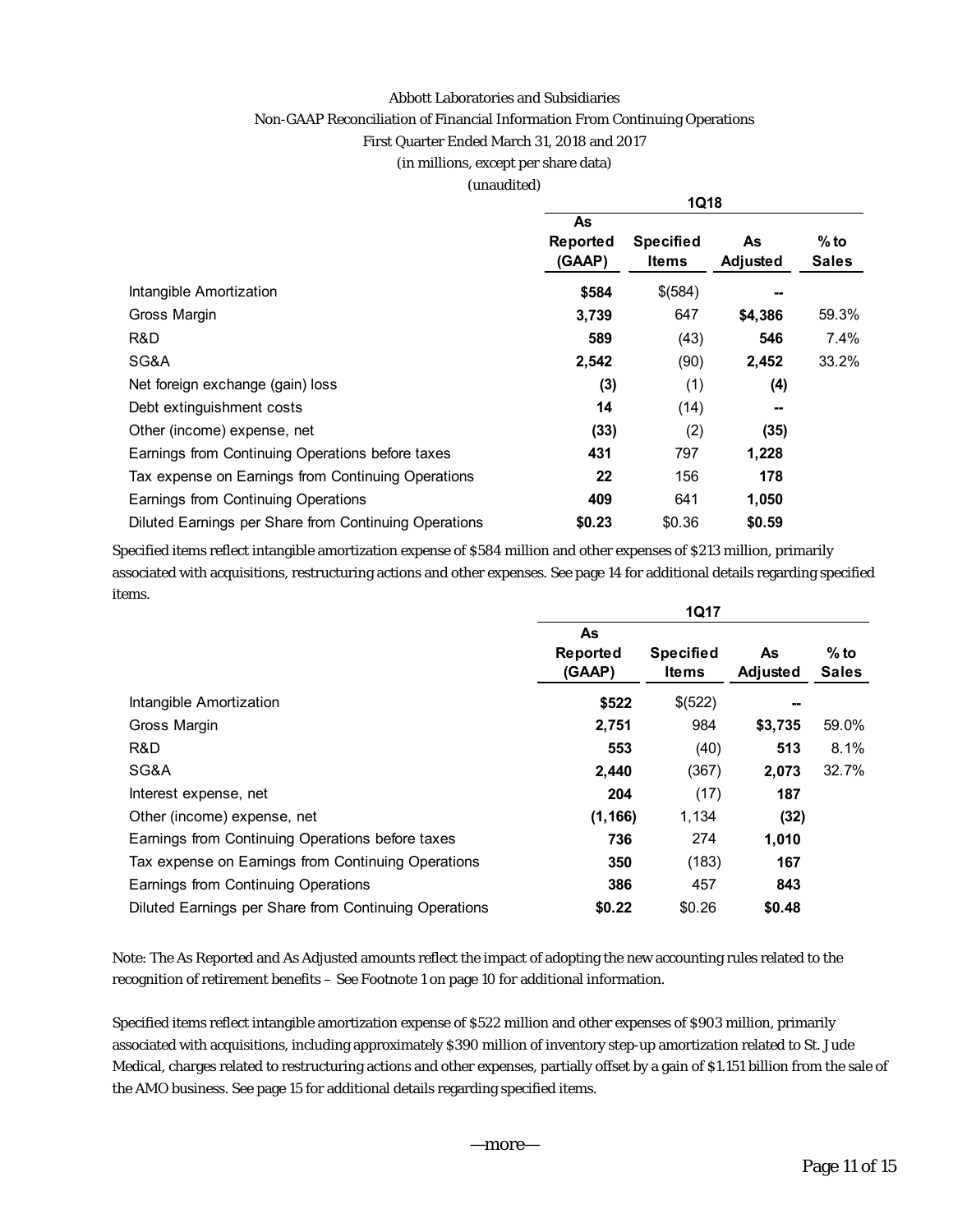A reconciliation of the first-quarter tax rates for continuing operations for 2018 and 2017 is shown below:

|                                  |                   | <b>1Q18</b>                 |             |
|----------------------------------|-------------------|-----------------------------|-------------|
| $($$ in millions)                | Pre-Tax<br>Income | Taxes on<br><b>Earnings</b> | Tax<br>Rate |
| As reported (GAAP)               | \$431             | \$22                        | $5.0\%$ 1)  |
| Specified items                  | 797               | 156                         |             |
| <b>Excluding specified items</b> | \$1,228           | \$178                       | 14.5%       |
|                                  |                   | 1017                        |             |
| $($$ in millions)                | Pre-Tax           | Taxes on                    | Tax         |
|                                  | Income            | <b>Earnings</b>             | Rate        |
| As reported (GAAP)               | \$736             | \$350                       | 47.6% 2)    |
| Specified items                  | 274               | (183)                       |             |
| <b>Excluding specified items</b> | \$1,010           | \$167                       | 16.5%       |

1) Reported tax rate on a GAAP basis for 2018 includes the impact of approximately \$65 million in excess tax benefits associated with share-based compensation.

2) Reported tax rate on a GAAP basis for 2017 includes the impact of taxes associated with a \$1.151 billion pretax gain on the sale of the AMO business.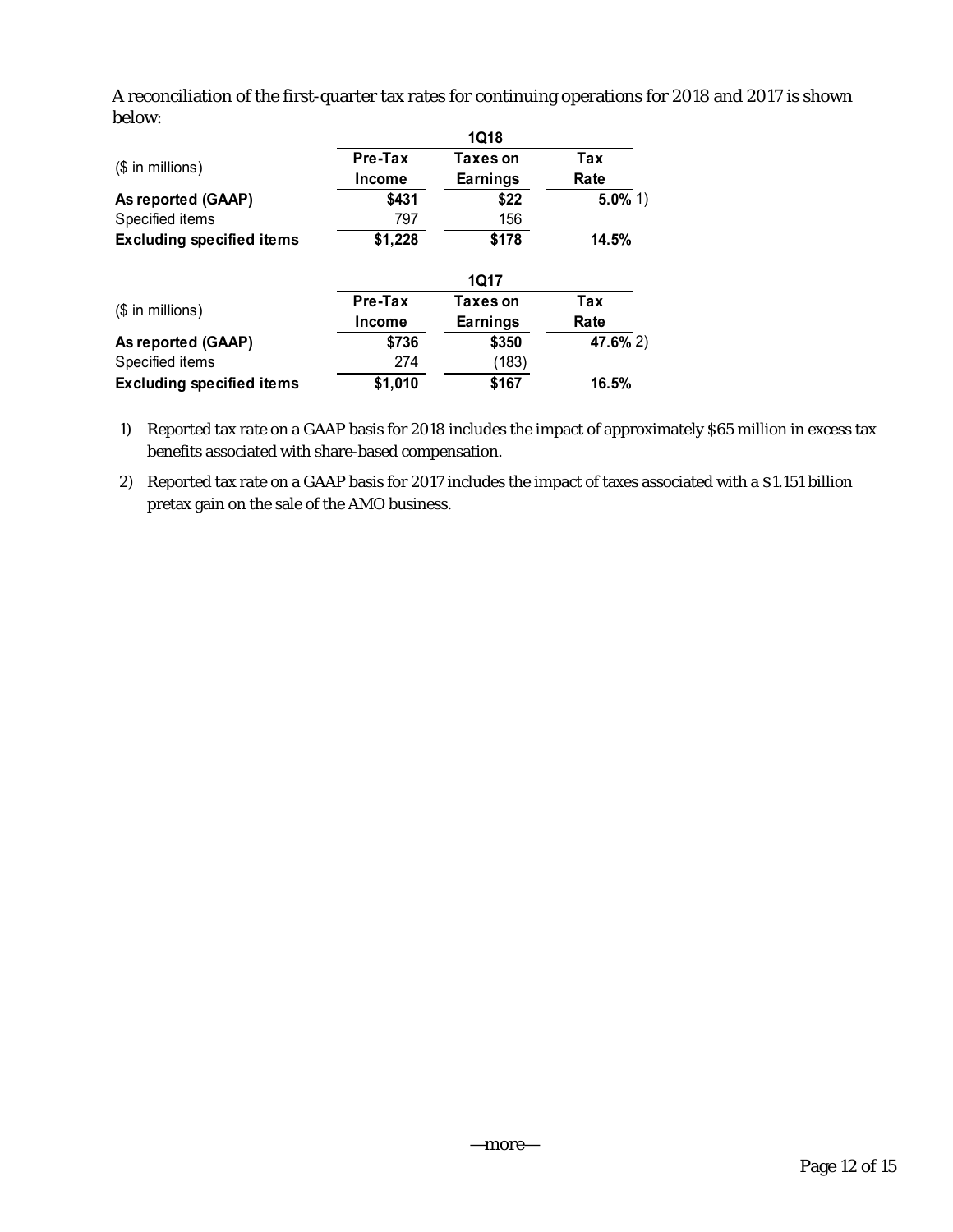#### Abbott Laboratories and Subsidiaries

#### Non-GAAP Reconciliation of Adjusted Historical Revenue

First Quarter Ended March 31, 2018 and 2017

#### (\$ in millions) (unaudited)

|                                      |                           | 1Q18                         |                          |                              | 1Q17                                        |                          | % Change vs. 1Q17 |          |                       |  |
|--------------------------------------|---------------------------|------------------------------|--------------------------|------------------------------|---------------------------------------------|--------------------------|-------------------|----------|-----------------------|--|
|                                      |                           |                              |                          |                              |                                             |                          |                   |          | Non-GAAP              |  |
|                                      | <b>Abbott</b><br>Reported | Rapid<br><b>Diagnostics</b>  | Adjusted<br>Revenue      | Abbott<br>Reported           | <b>Divested</b><br>Businesses <sup>a)</sup> | Adjusted<br>Revenue      | Reported          | Reported | Organic <sup>b)</sup> |  |
| <b>Total Company</b>                 | 7,390                     | (559)                        | 6,831                    | 6,335                        | (187)                                       | 6,148                    | 16.7              | 11.1     | 6.9                   |  |
| U.S.                                 | 2,675                     | (323)                        | 2,352                    | 2,324                        | (84)                                        | 2,240                    | 15.1              | 5.0      | 5.0                   |  |
| Int                                  | 4,715                     | (236)                        | 4,479                    | 4,011                        | (103)                                       | 3,908                    | 17.6              | 14.6     | 8.0                   |  |
| <b>Total Diagnostics</b>             | 1,837                     | (559)                        | 1,278                    | 1,158                        | $\overline{\phantom{a}}$                    | 1,158                    | 58.7              | 10.4     | 5.5                   |  |
| U.S.                                 | 700                       | (323)                        | 377                      | 371                          | $\overline{\phantom{a}}$                    | 371                      | 89.2              | 1.8      | 1.8                   |  |
| Int                                  | 1,137                     | (236)                        | 901                      | 787                          | $\overline{\phantom{a}}$                    | 787                      | 44.3              | 14.4     | 7.3                   |  |
| <b>Rapid Diagnostics</b>             | 559                       | (559)                        | $\overline{\phantom{a}}$ | $\qquad \qquad \blacksquare$ | $\overline{\phantom{a}}$                    | $\overline{\phantom{a}}$ | n/m               | n/m      | n/m                   |  |
| U.S.                                 | 323                       | (323)                        | $- -$                    | $\sim$                       | $\overline{\phantom{a}}$                    | $\sim$                   | n/m               | n/m      | n/m                   |  |
| Int'l                                | 236                       | (236)                        | $-$                      | $-$                          | $-$                                         | $- -$                    | n/m               | n/m      | n/m                   |  |
| <b>Total Medical Devices</b>         | 2,744                     | $\qquad \qquad \blacksquare$ | 2,744                    | 2,395                        | (12)                                        | 2,383                    | 14.6              | 15.1     | 9.4                   |  |
| U.S.                                 | 1,209                     | $\overline{\phantom{a}}$     | 1,209                    | 1,136                        | (6)                                         | 1,130                    | 6.4               | 6.9      | 6.9                   |  |
| Int'l                                | 1,535                     | $\mathbf{u}$                 | 1,535                    | 1,259                        | (6)                                         | 1,253                    | 22.0              | 22.6     | 11.7                  |  |
| Cardiovas cular and Neurom odulation | 2,323                     | --                           | 2,323                    | 2,103                        | (12)                                        | 2,091                    | 10.5              | 11.1     | 6.2                   |  |
| U.S.                                 | 1,123                     | $\overline{\phantom{a}}$     | 1,123                    | 1,061                        | (6)                                         | 1,055                    | 5.8               | 6.4      | 6.4                   |  |
| Int                                  | 1,200                     | $- -$                        | 1,200                    | 1,042                        | (6)                                         | 1,036                    | 15.2              | 15.9     | 6.0                   |  |
| <b>Vascular</b>                      | 739                       | $\qquad \qquad \blacksquare$ | 739                      | 703                          | (12)                                        | 691                      | 5.2               | 6.9      | 1.6                   |  |
| U.S.                                 | 286                       | $\mathbf{u}$                 | 286                      | 304                          | (6)                                         | 298                      | (6.0)             | (4.1)    | (4.1)                 |  |
| Int'l                                | 453                       | $- -$                        | 453                      | 399                          | (6)                                         | 393                      | 13.7              | 15.3     | 5.9                   |  |

a) Reflects sales related to the AMO and St. Jude Medical vascular closure businesses prior to divesting in the first quarter 2017.

b) In order to compute results excluding the impact of exchange rates, current year U.S. dollar sales are multiplied or divided, as appropriate, by the current year average foreign exchange rates and then those amounts are multiplied or divided, as appropriate, by the prior year average foreign exchange rates.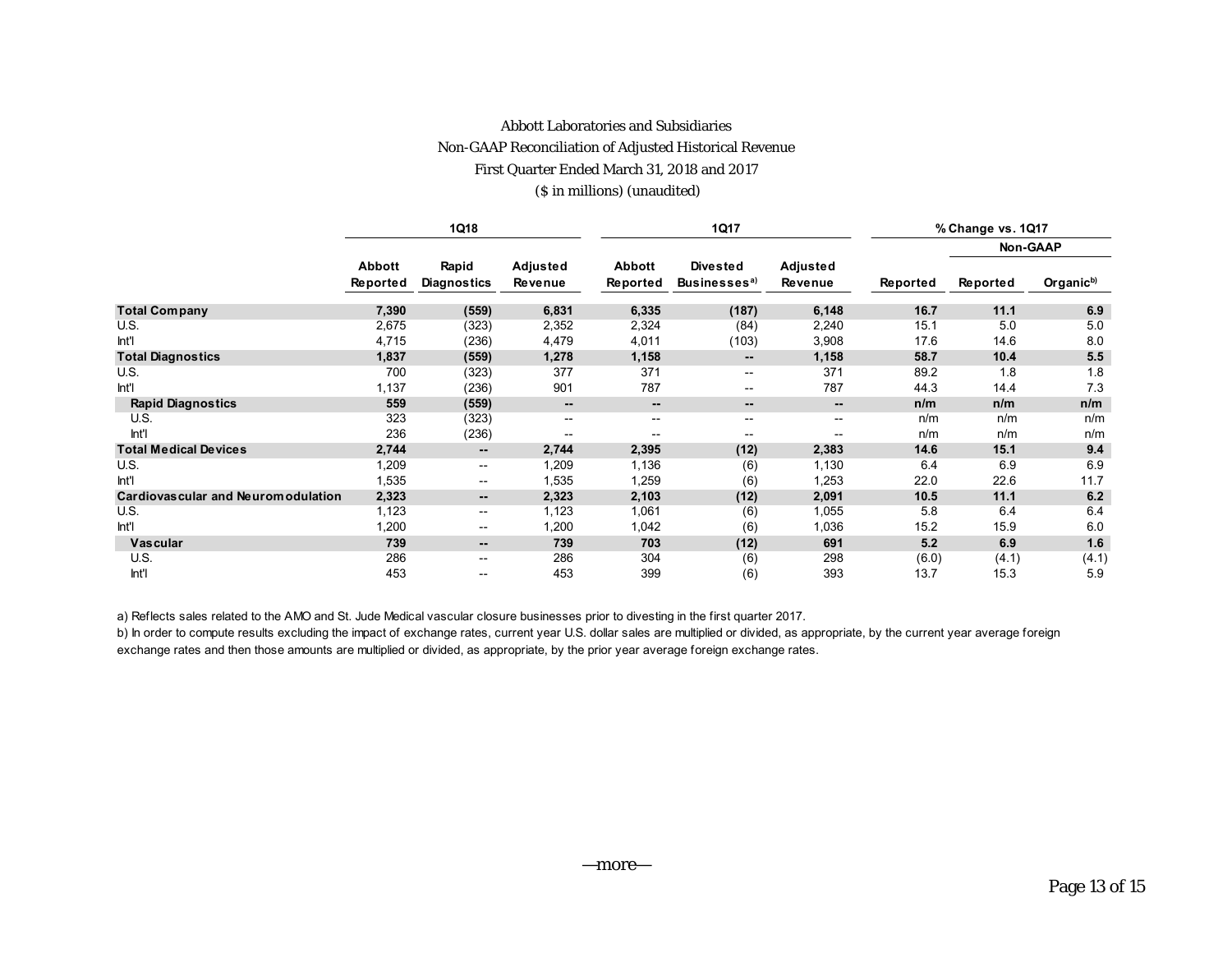# Abbott Laboratories and Subsidiaries Details of Specified Items First Quarter Ended March 31, 2018 (in millions, except per share data) (unaudited)

|                                                        |   | Acquisition or<br>Divestiture-<br>related (a) |    | Restructuring<br>and Cost<br>Reduction<br>Initiatives (b) |    | Intangible<br>Amortization |    | Other (c) |  | Total<br>Specifieds |  |
|--------------------------------------------------------|---|-----------------------------------------------|----|-----------------------------------------------------------|----|----------------------------|----|-----------|--|---------------------|--|
| Gross Margin                                           | S | 45                                            | \$ | 18                                                        | \$ | 584                        | \$ | --        |  | 647                 |  |
| R&D                                                    |   | (16)                                          |    | (2)                                                       |    |                            |    | (25)      |  | (43)                |  |
| SG&A                                                   |   | (86)                                          |    | (4)                                                       |    |                            |    |           |  | (90)                |  |
| Net foreign exchange (gain) loss                       |   | --                                            |    | (1)                                                       |    |                            |    | --        |  | (1)                 |  |
| Debt extinguishment costs                              |   | --                                            |    |                                                           |    |                            |    | (14)      |  | (14)                |  |
| Other (income) expense, net                            |   | (2)                                           |    | --                                                        |    |                            |    | --        |  | (2)                 |  |
| Earnings from Continuing Operations before taxes       |   | 149                                           | \$ | 25                                                        | \$ | 584                        | \$ | 39        |  | 797                 |  |
| Tax expense on Earnings from Continuing Operations (d) |   |                                               |    |                                                           |    |                            |    |           |  | 156                 |  |
| Earnings from Continuing Operations                    |   |                                               |    |                                                           |    |                            |    |           |  | 641                 |  |
| Diluted Earnings per Share from Continuing Operations  |   |                                               |    |                                                           |    |                            |    |           |  | 0.36                |  |
|                                                        |   |                                               |    |                                                           |    |                            |    |           |  |                     |  |

The table above provides additional details regarding the specified items described on page 11.

- a) Acquisition-related expenses include costs for legal, accounting, tax, and other services related to business acquisitions, integration costs which represent incremental costs directly related to integrating the acquired businesses and include expenditures for consulting, retention, severance, and the integration of systems, processes and business activities, fair value adjustments to contingent consideration related to a business acquisition, and inventory step-up amortization.
- b) Restructuring and cost reduction initiative expenses include severance, outplacement, inventory write-downs, asset impairments, accelerated depreciation, and other direct costs associated with specific restructuring plans and cost reduction initiatives. Restructuring and cost reduction plans consist of distinct initiatives to streamline operations including the consolidation and rationalization of business activities and facilities, workforce reductions, the transfer of product lines between manufacturing facilities, and the transfer of other business activities between sites.
- c) Other expense relates to the acquisition of an R&D asset and the cost associated with the early extinguishment of debt.
- d) Reflects the net tax benefit associated with the specified items and excess tax benefits associated with share-based compensation.